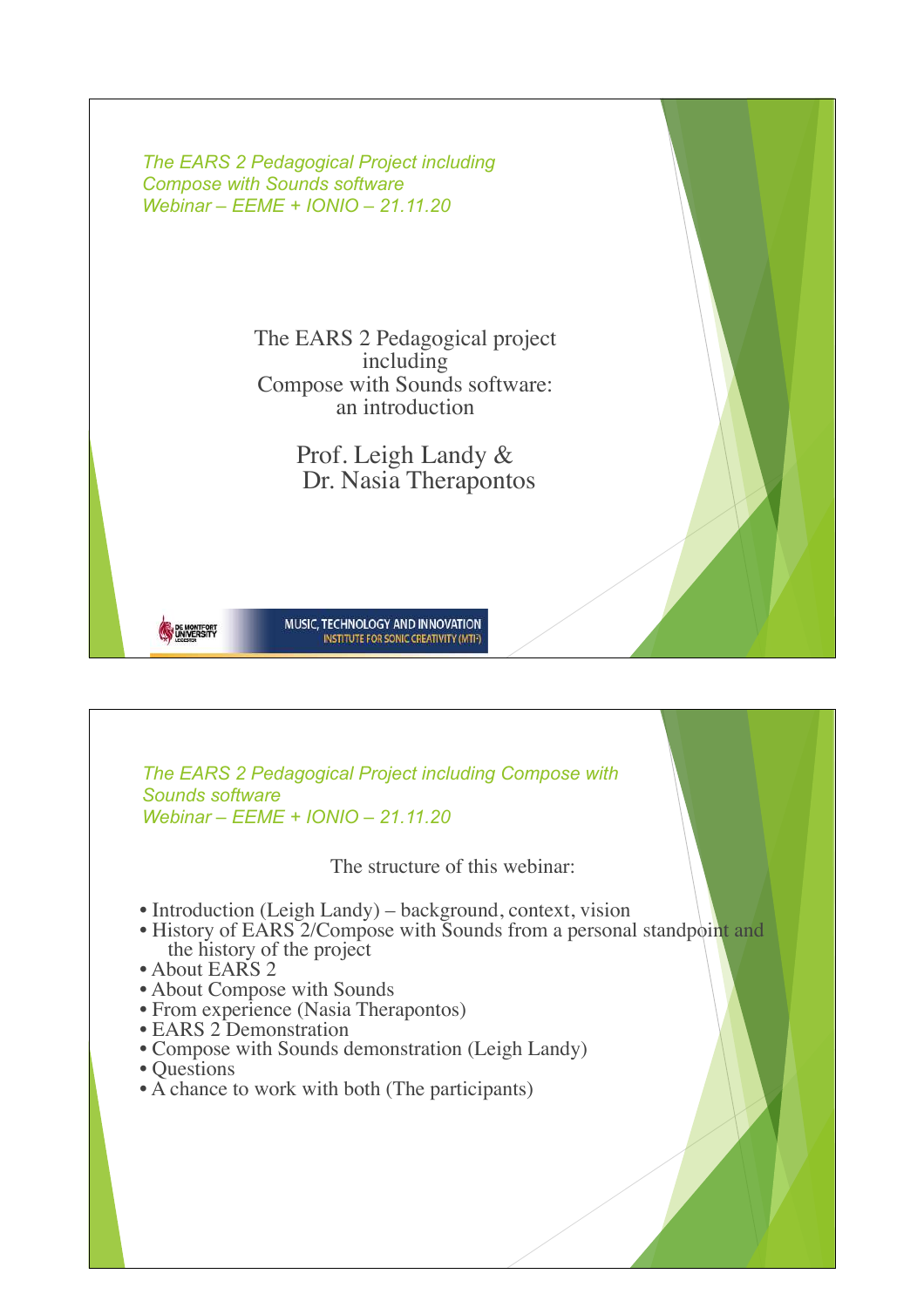$History/1 - my interest in bringing relevant forms of$ experimental music to new audiences

Πειραματική μουσική για «νέο» ακροατήριο

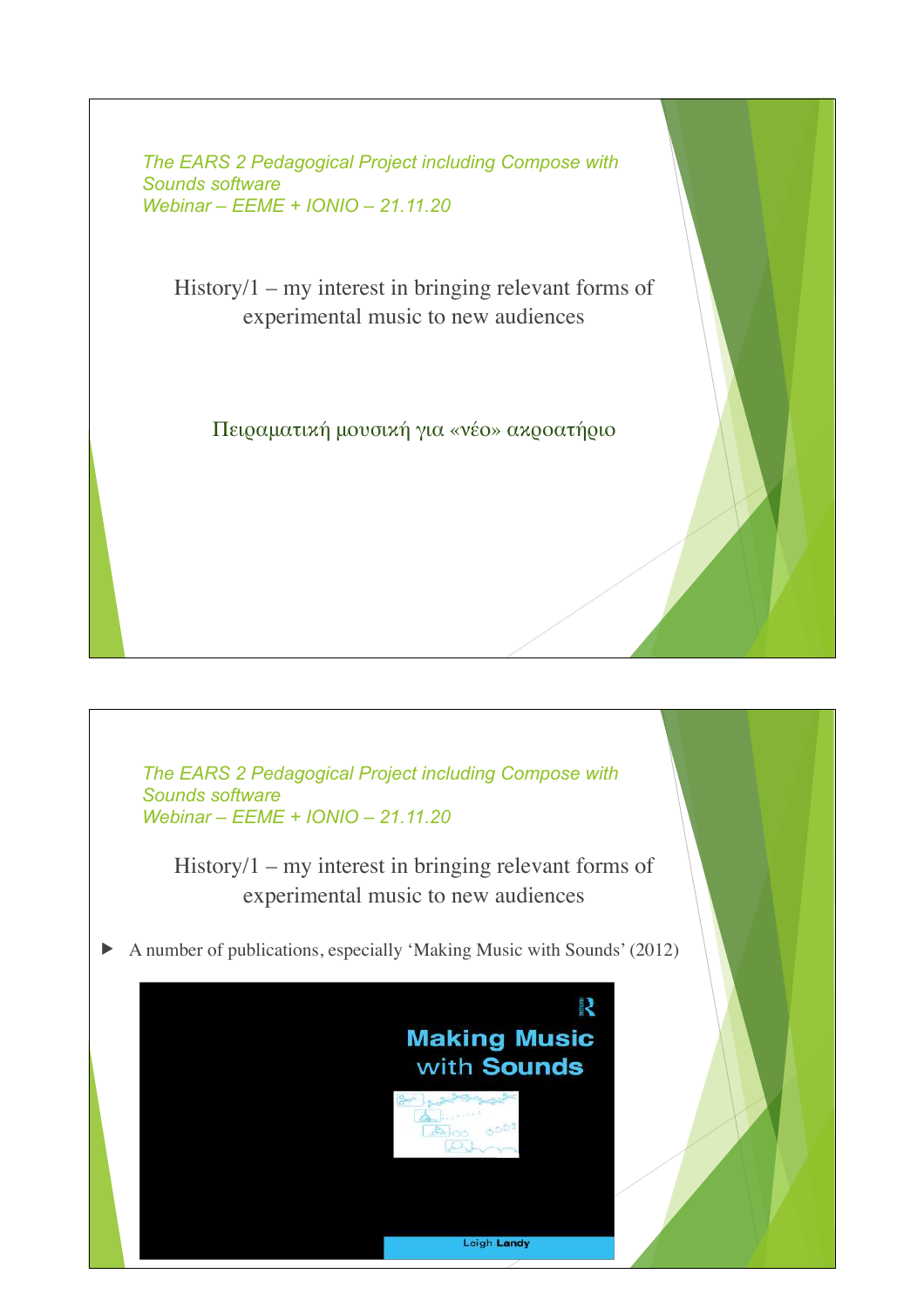$History/1 - my$  interest in bringing relevant forms of experimental music to new audiences

- A number of publications, especially 'Making Music with Sounds' (2012)
- My talks internationally
- $\blacktriangleright$  My university's curricula and research institute's outreach
- $\blacktriangleright$  My music, of course

*The EARS 2 Pedagogical Project including Compose with Sounds software Webinar – EEME + IONIO – 21.11.20*

> History/2 – from EARS  $\rightarrow$  EARS 2 + Compose with Sounds

- $\blacktriangleright$  Including the role of the 'something to hold on to factor',
- $\blacktriangleright$  The Intention/Reception project and
- $\blacktriangleright$  How this connects with 'History/1'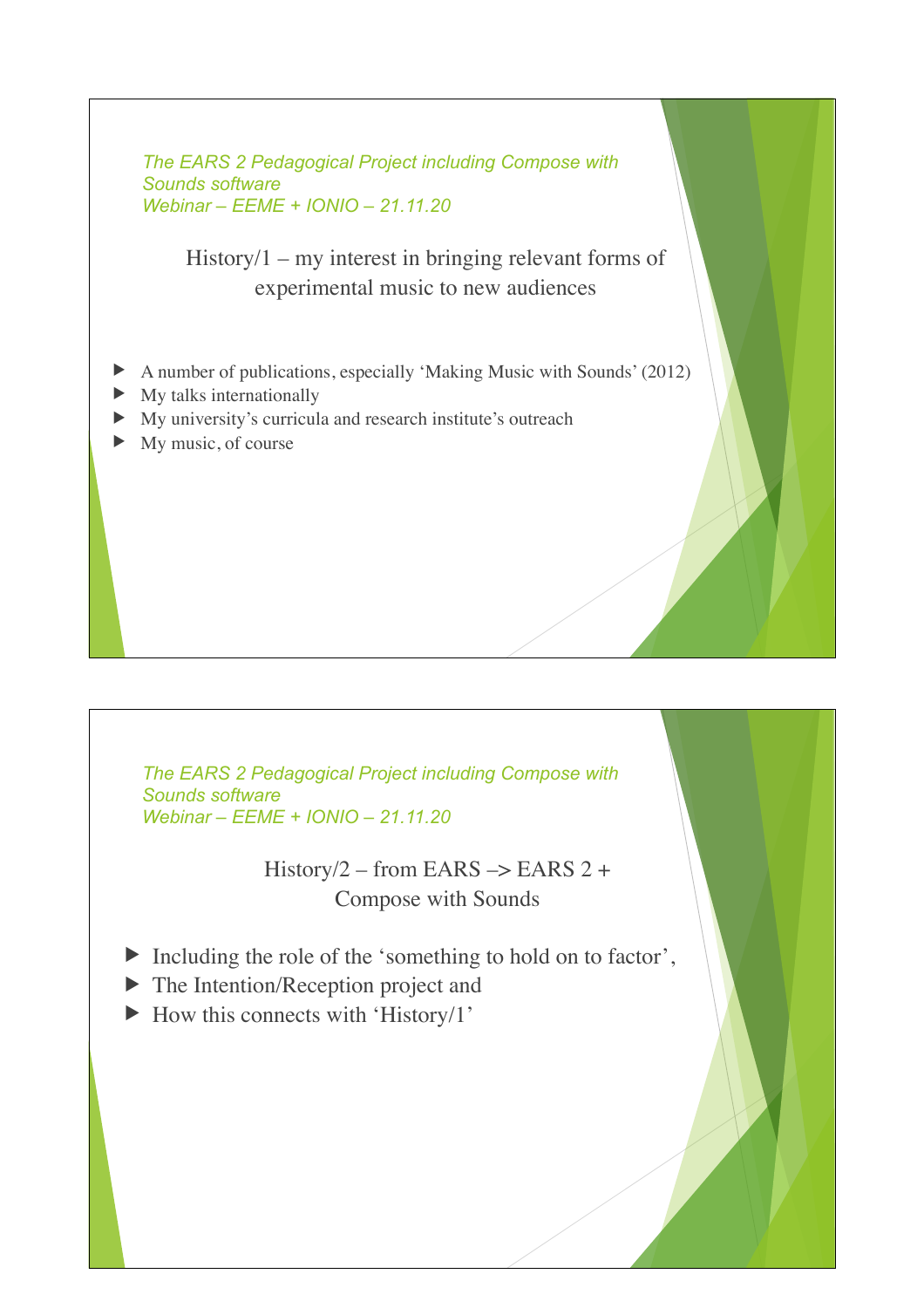

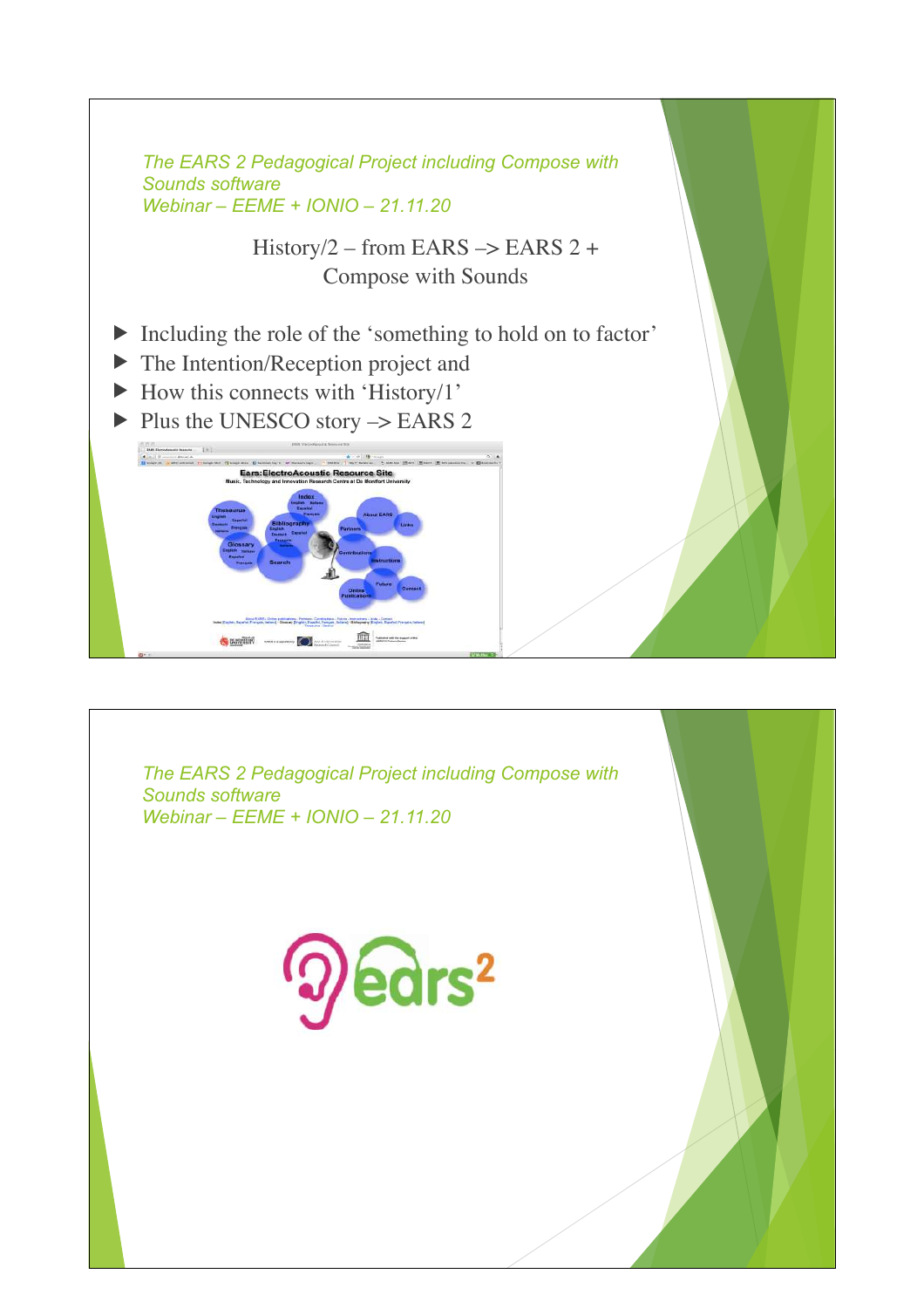## About EARS 2

Its vision

- Developed with both UK and Creative EU grants for translation/adaptation and free to use
- Learning holistically (learn, listen, create  $\&$  more)
- $\triangleright$  The projects and their levels Real-world sounds, Manipulated sounds, Generated sounds Beginner/Intermediate/Advanced Or navigate freely
- The teacher's packs and the teacher's 'classroom' and the courses fulfil most demands of many nations' national curricula (national adaptation and sound/ composer examples are possible)
- $\blacktriangleright$  Link with Compose with Sounds

Οι ενότητες στο EARS 2 και η διδασκαλία μέσα από δραστηριότητες<br>Ακρόασης, Δημιουργίας και Μάθησης

*The EARS 2 Pedagogical Project including Compose with Sounds software Webinar – EEME + IONIO – 21.11.20*

About Compose with Sounds

Το λογισμικό «Compose with Sounds»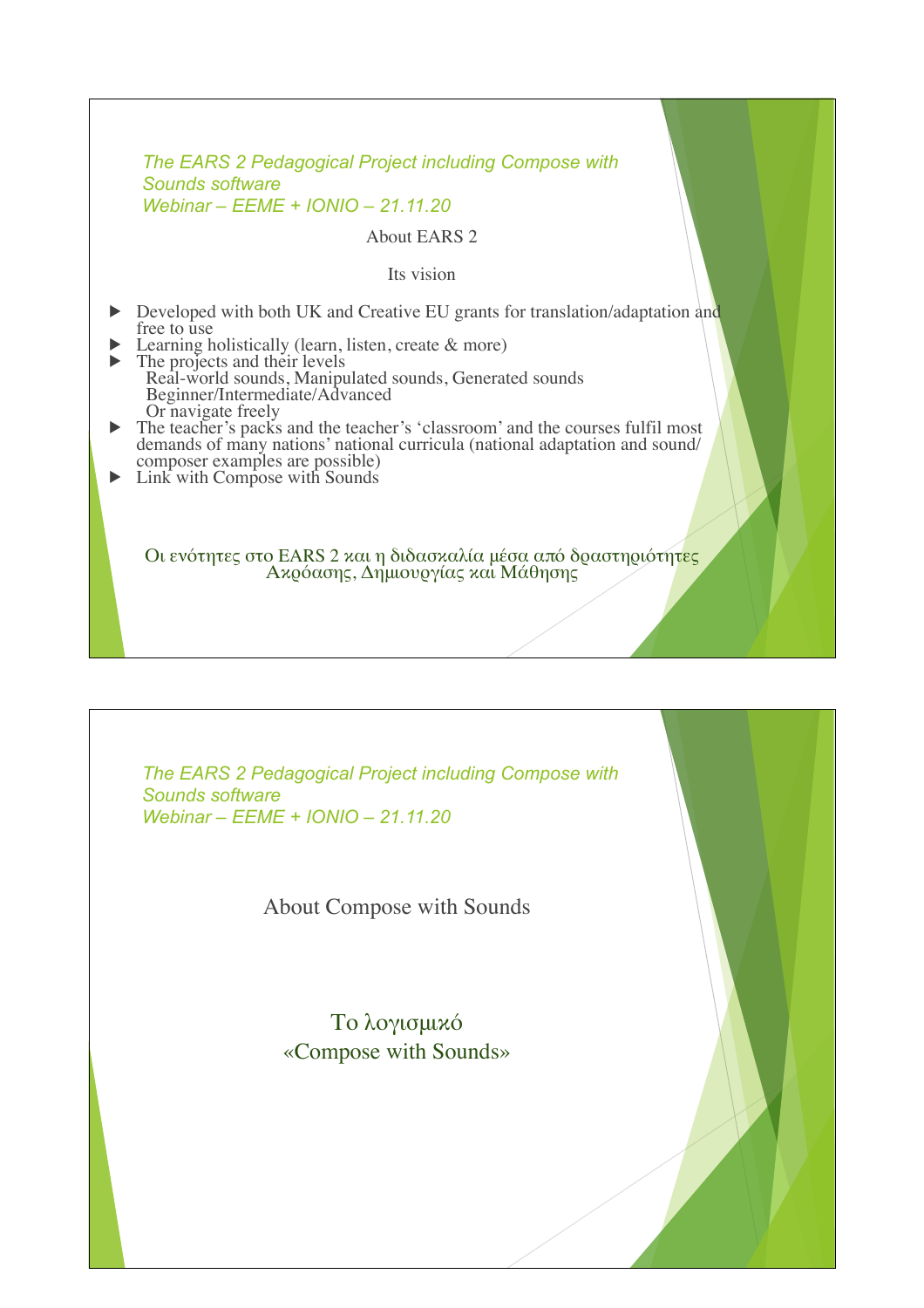| ▶                                                                                                                    |  | The EARS 2 Pedagogical Project including Compose with<br>Sounds software<br>Webinar - EEME + IONIO - 21.11.20<br><b>About Compose with Sounds</b><br>Its vision/1<br>Supported by two Creative Europe grants and free to download<br>It is the creative part of EARS 2 but can be used independently<br>As intuitive as possible<br>No musical background or musical literacy needed<br>The basis is sampling<br>Sound cards/sound card packs<br>smartphones (Window/Mac, iOS/Android) | The visual layer $&$ (still being completed) CwS Live on laptops, tablets and |
|----------------------------------------------------------------------------------------------------------------------|--|----------------------------------------------------------------------------------------------------------------------------------------------------------------------------------------------------------------------------------------------------------------------------------------------------------------------------------------------------------------------------------------------------------------------------------------------------------------------------------------|-------------------------------------------------------------------------------|
|                                                                                                                      |  | inter pleaces                                                                                                                                                                                                                                                                                                                                                                                                                                                                          | Co-funded by the<br><b>Creative Europe Programme</b><br>of the European Union |
| The EARS 2 Pedagogical Project including Compose with<br><b>Sounds software</b><br>Webinar - EEME + IONIO - 21.11.20 |  |                                                                                                                                                                                                                                                                                                                                                                                                                                                                                        |                                                                               |
| About Compose with Sounds                                                                                            |  |                                                                                                                                                                                                                                                                                                                                                                                                                                                                                        |                                                                               |
| Its vision/2                                                                                                         |  |                                                                                                                                                                                                                                                                                                                                                                                                                                                                                        |                                                                               |
| Recording/importing sounds; manipulation techniques; synthesis<br>options<br>Levels/template                         |  |                                                                                                                                                                                                                                                                                                                                                                                                                                                                                        |                                                                               |

- Adding sounds; exporting sounds
- $\triangleright$  Composing individually or in groups
- $\blacktriangleright$  Exporting mixes and pieces
- If Thus sharing *but* be aware of potential rights issues
- $\blacktriangleright$  + Potential cross-curricular applications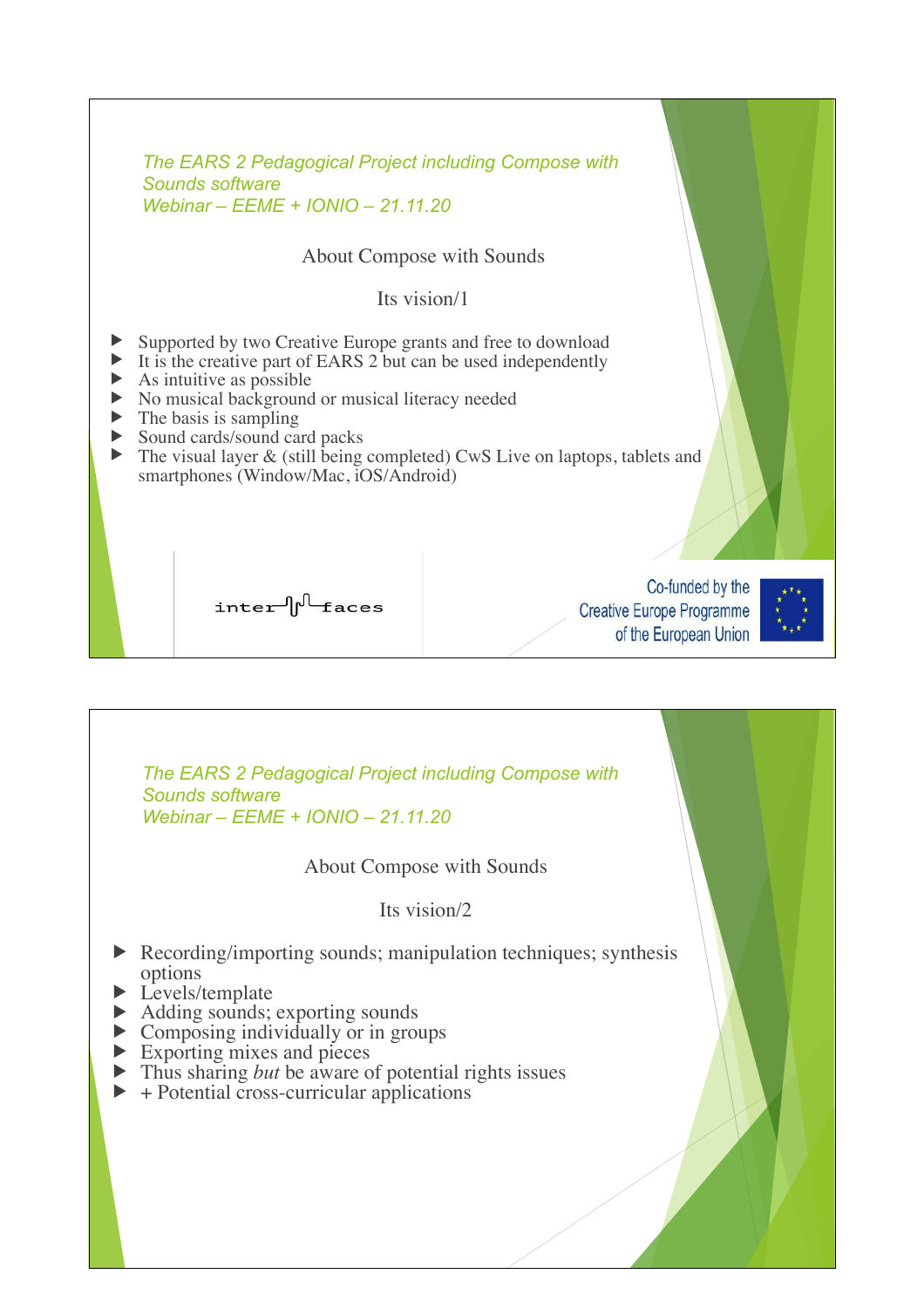

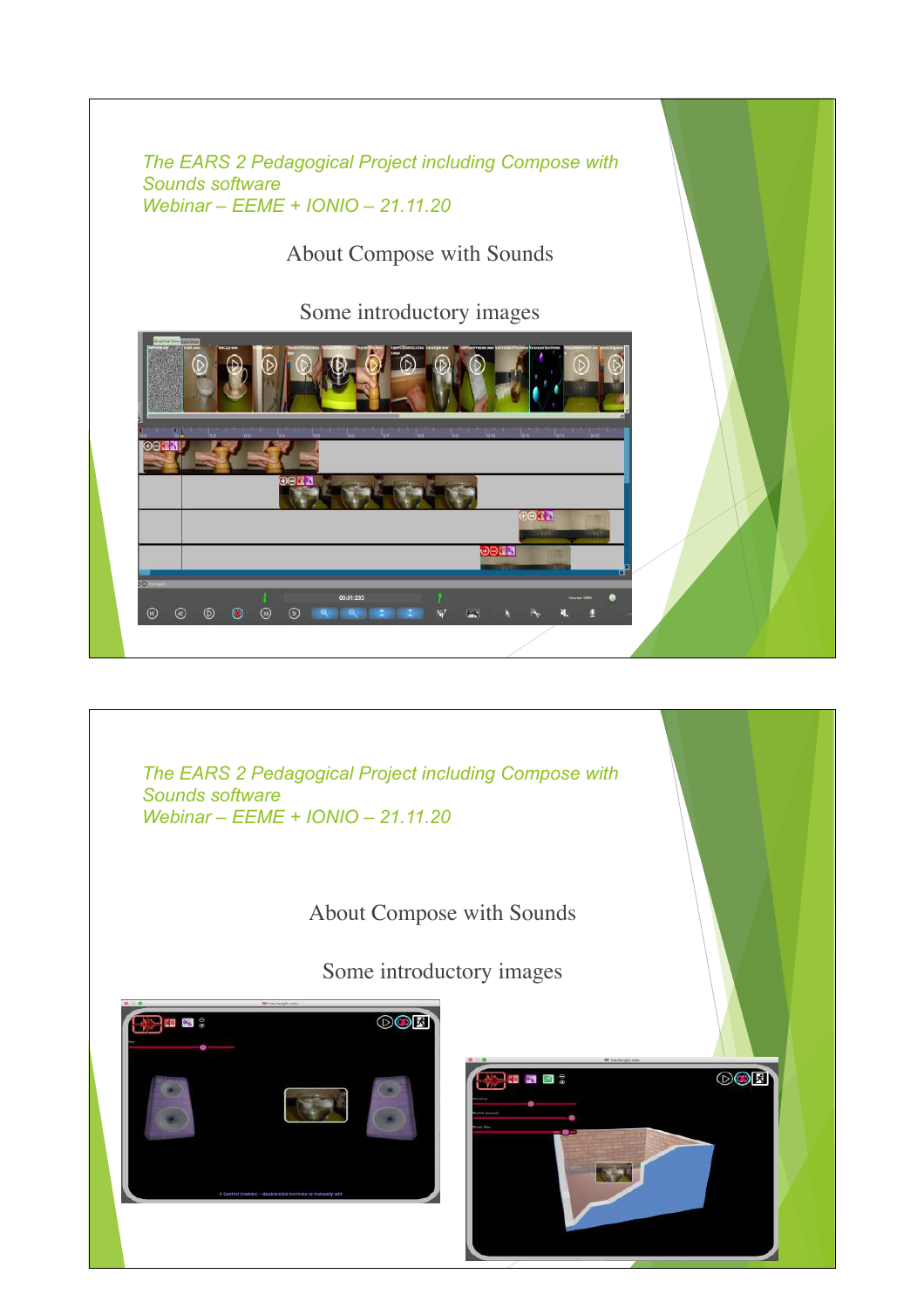

About Compose with Sounds

Two examples from the original project:

Florian Sulpice (13) – C'est wiizzz!

Jasmin Mandillo (9) – Palavras Trocadas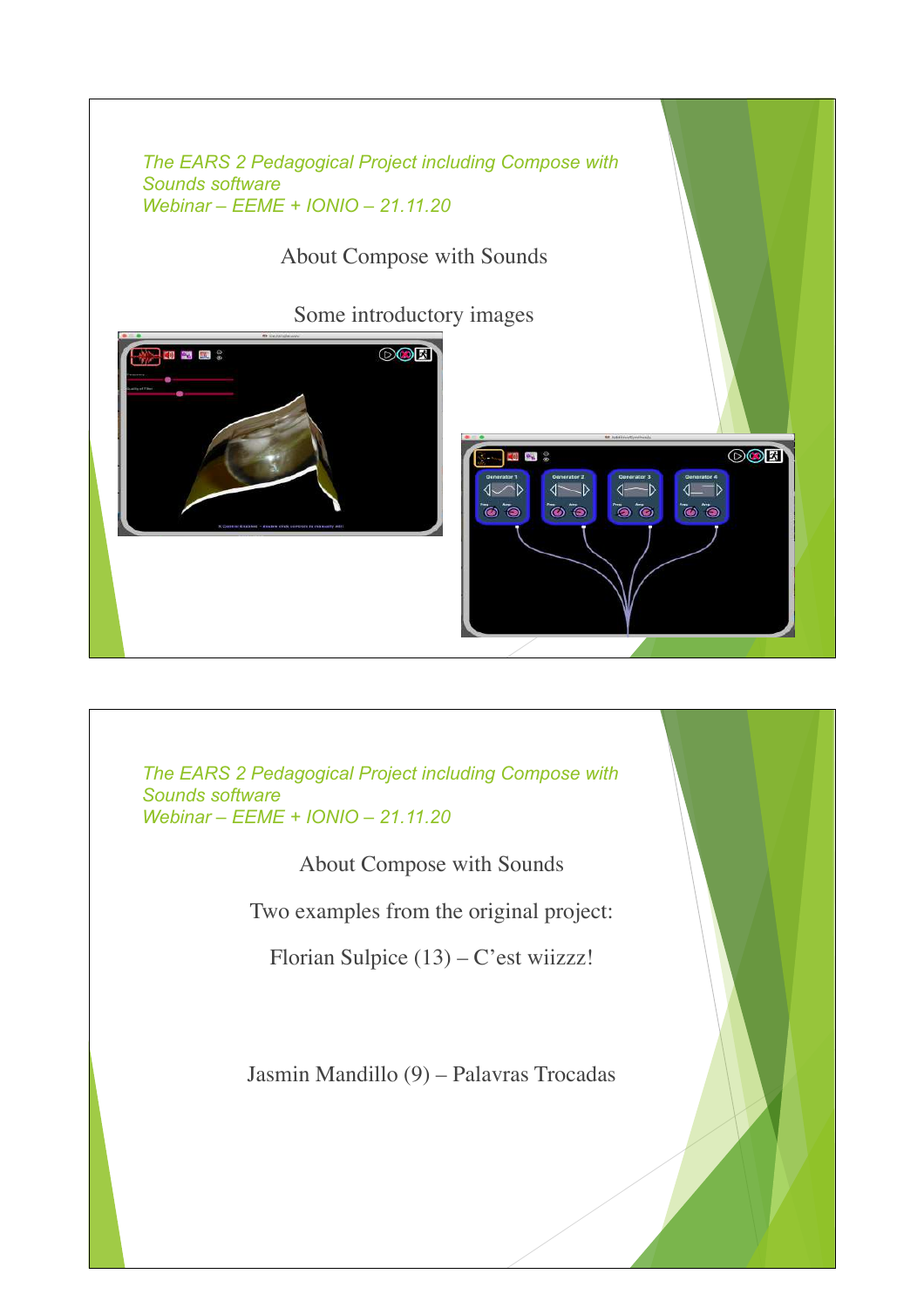| The EARS 2 Pedagogical Project including Compose with |
|-------------------------------------------------------|
| Sounds software                                       |
| Webinar - $EEME + IONIO - 21.11.20$                   |

About Nasia's work and implementing EARS 2 and Compose with Sounds in Cyprus

- **Η** εμπλοκή μου στο πρότζεκτ EARS 2:
	- Διδακτορική έρευνα για εισαγωγή της «μουσικής βασισμένης στους ήχους» στα δημόσια σχολεία της<br>Κύπρου (2009-2013)
	- u Διδασκαλία του λογισμικού σε τριτοβάθμια εκπαιδευτικά ιδρύματα και τα Μουσικά Σχολεία της Κύπρου  $(2013-2020)$ .
	- Σεμινάριο με το Παιδαγωγικό Ινστιτούτο Κύπρου και την επιθεωρήτρια μουσικής Δρ. Γεωργία Νεοφύτου για επιμόρφωση των καθηγητών Μέσης (2018)
	- u Προαιρετικά εκπαιδευτικά σεμινάρια στο Παιδαγωγικό Ινστιτούτο Κύπρου (2021)

**ΕΓΚΡΙΣΗ για χρήση του λογισμικού στα δημόσια σχολεία της Κύπρου.**

*Sound-based music for all Teaching "Compose with Sounds" in schools and workshops*

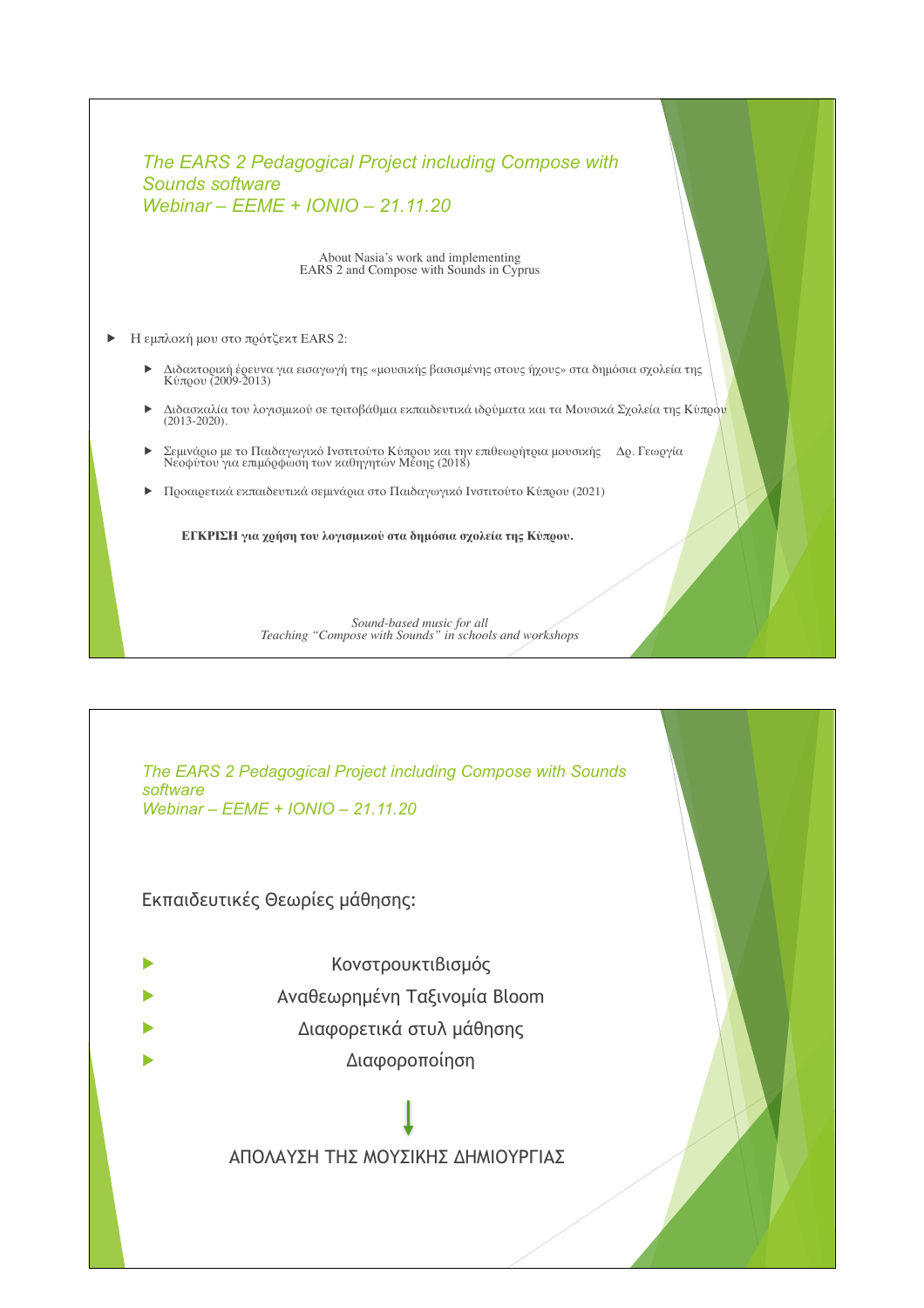✓ Εδραίωση μιας γέφυρας για μουσική που μπορούν οι μαθητές να δημιουργήσουν και εκτός τάξης

- ✓ Αυτό-καθοδηγούμενη μάθηση (online teaching)
- ✓ Προώθηση της ενταξιακής εκπαίδευσης

✓ Τρίπτυχο Ακρόασης/Εκτέλεσης/ Δημιουργίας

*The EARS 2 Pedagogical Project including Compose with Sounds software Webinar – EEME + IONIO – 21.11.20*

Σύντομη περιήγηση στο EARS 2

ears2.dmu.ac.uk

Στα Ελληνικά: ears2.dmu.ac.uk/el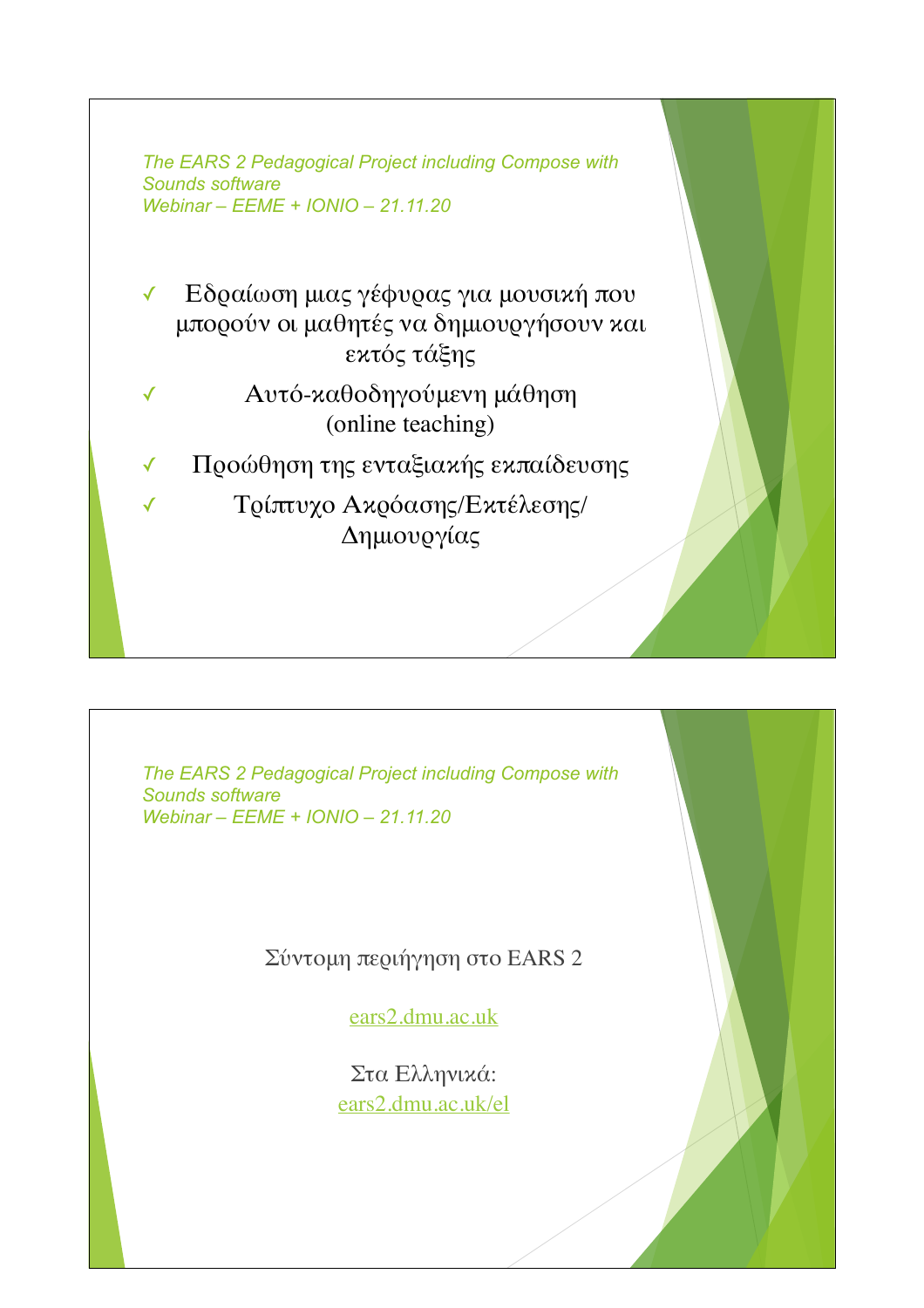A brief demonstration of Compose with Sounds

ears2.dmu.ac.uk/cws

Σύντομη επίδειξη του λογισμικού «Compose with Sounds»

*The EARS 2 Pedagogical Project including Compose with Sounds software Webinar – EEME + IONIO – 21.11.20*

**Do you have any questions for us?** 

**Ερωτήσεις;**